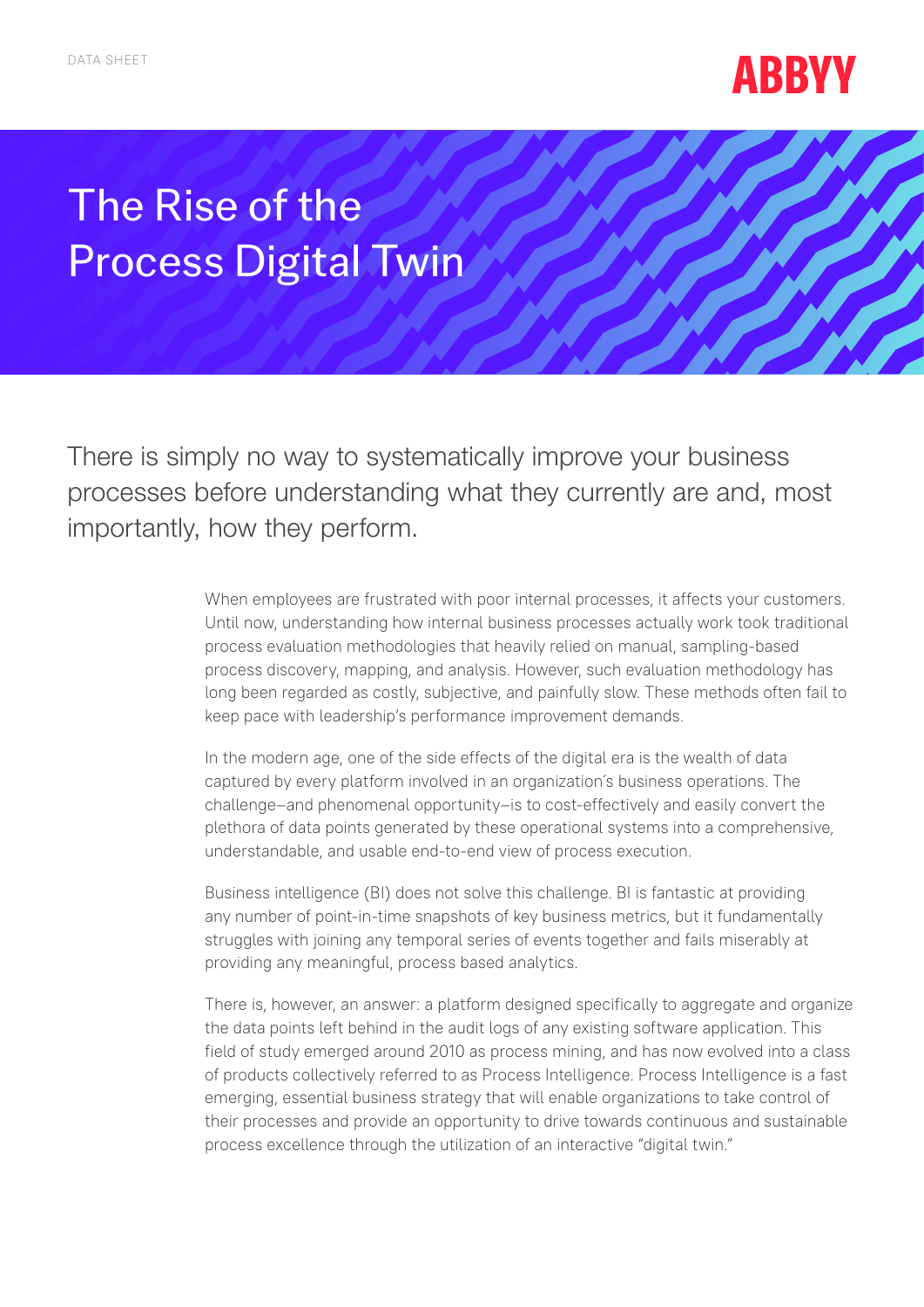For the first time, it is possible to visualize and understand how your operational processes are really executed from end to end, in all their variations, across any number of systems. Sophisticated Process Intelligence tools make it easy to identify impactful process deviations, reveal potentially high-ROI efficiency improvements, expose glaring compliance risks, and zero in on the root causes of specific behaviors. Effectively, Process Intelligence brings diagnostic analytics to augment any existing analysis efforts, therefore making it extremely complementary to BI investments.

A process digital twin not only delivers 100 percent visibility for any process flow executed by your IT systems, but it also makes it possible to understand the complex dynamics that drive unexpected or undesired behaviors. Chances are you already have a significant investment in enterprise IT systems, as well as any of a variety of departmental systems. Process digital twins ensure every meaningful piece of information is tracked and saved for later analysis.

## **Build your own process digital twin**

The digital twin concept is at the heart of the ABBYY Timeline Process Intelligence platform, but it does not stop at a retrospective view of how your processes have been executed. It becomes a living, interactive visualization of how your processes are actually performing in real time. Once a process has been visualized, analyzed, assessed, and optimized, don't settle for any backsliding. Graphically build in execution rules and automatically monitor for deviations in real-time process flows.

KPIs, SLAs, sequence execution, compliance rules build them and forget about them until process deviation triggers action.

Now add the ability to predict timings of activities and process outcomes, and you realize the power of an interactive, modern-age digital twin.

Timeline Process Intelligence unlocks more value by automatically discovering process flows, providing sophisticated tools to analyze process



Own your data. Understand your process. Predict the future. Perform more efficiently.

behaviors, and helping you optimize productivity and improve customer satisfaction. Monitor process execution in real time to sustain peak performance, and predict process outcomes early in the sequence to ensure positive results.

By offering the ability to understand process data in more detail, Timeline allows analysts to provide more information about how business processes flow and which processes need to be improved. This reduces time and money spent on uncovering and improving inefficient processes.

Building an interactive digital twin is key to a sophisticated Process Intelligence strategy. Historically, analyzing process data has required a lot of work with minimal results, often demanding manual review or writing of code to get the answers. These answers still missed the mark in providing accurate, in-depth process insight and understanding. Manual process assessment provides dated, sometimes inaccurate, and often subjective feedback. With Process